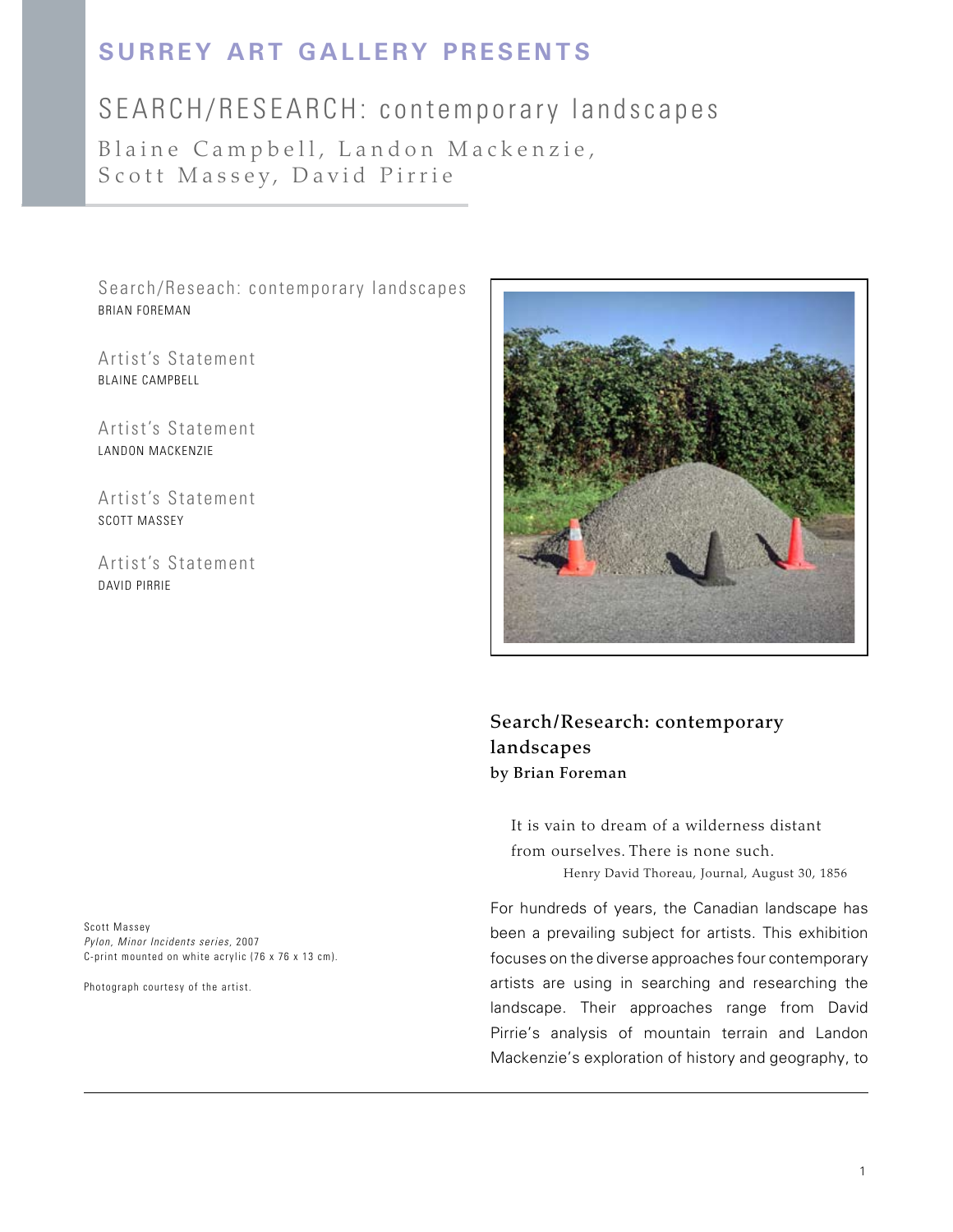Scott Massey's interventions with nature in the urban environment and Blaine Campbell's investigations into re-development projects such as those related to the 2010 Olympics. Through their use of different strategies and research methodologies, these artists are reconsidering the tradition of the landscape genre. Their works invite us re-evaluate our relationship to the landscape and its meaning.

#### Considering the landscape tradition

Landscapes are culture before they are nature; constructs of the imagination projected onto wood and water and rock. Simon Schama, Landscape and Memory, p.61

The word "landscape" typically brings to mind a scenic view of an unoccupied landscape; a composition

comprised of natural elements. This concept has persisted in Canadian art due to the continuous production of wilderness imagery. In the late 18th century, British officers painted topographical views of the landscape, in order to understand the lay of the territory, and to record the raw materials that were available for use. Canada was seen as a colony from which to extract resources.

In the 19th century, artists produced images in Canada of an awe-inspiring, timeless landscape which included expansive hills or towering mountains, free flowing rivers and limitless forests. These paintings, by Allan Edson, Lucius O'Brien and Frederick Verner among others, show the, influences of the idyllic arcadian scenes and romantic picturesque landscapes of European artists.<sup>1</sup>

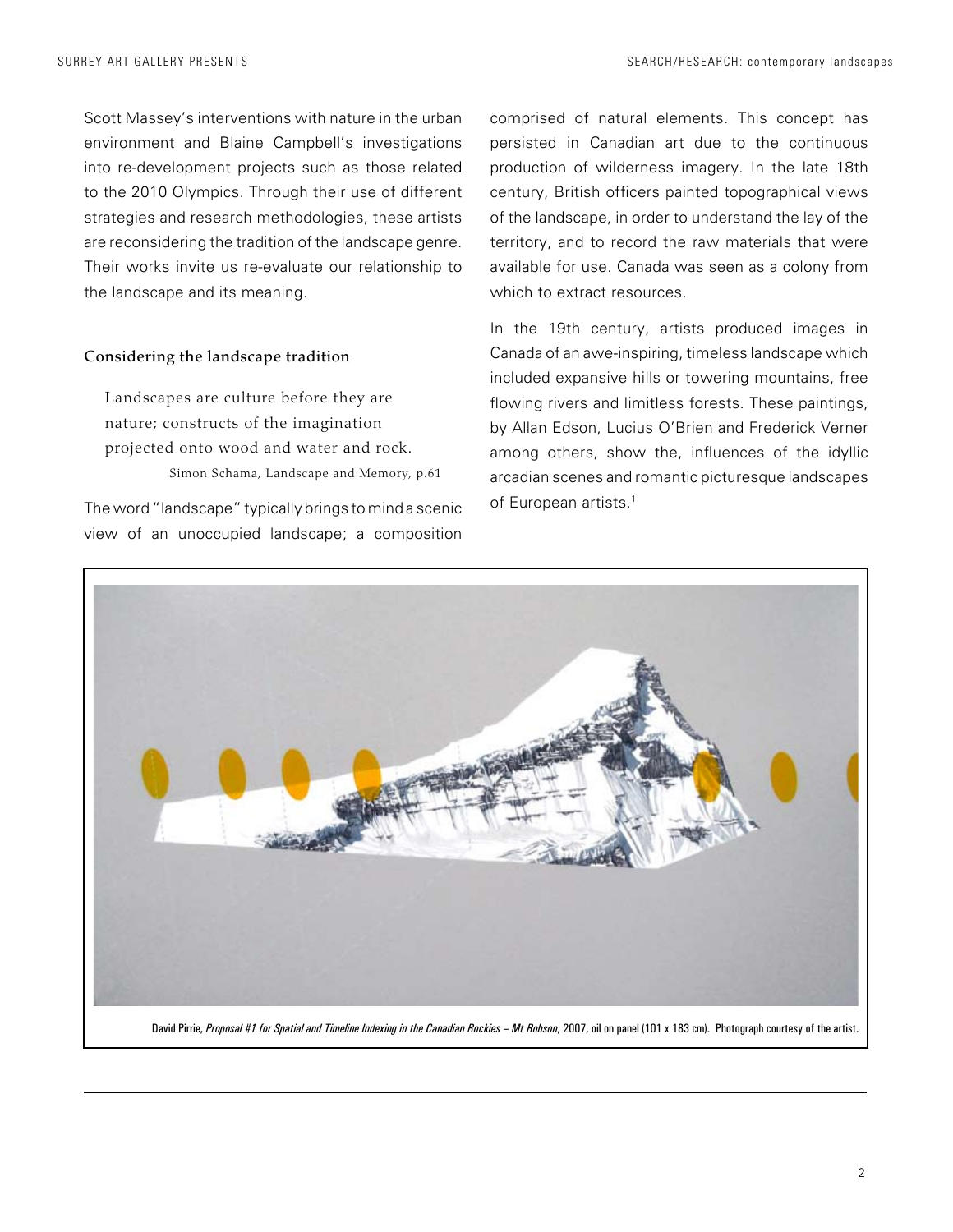In the early 20th century, artists (including those who formed the Group of Seven) used the visual elements of rocks, trees and water to create images of an empty, untamed landscape. Influenced by the modernist movements in art in Europe, the Group's works combined expressive painterly techniques to create wilderness depictions of a rugged landscape. Linked to the growth of Canadian nationhood, and a desire to be seen as distinct from the United States, their works came to symbolize a northern country: true, strong and free. The image of the single heroic tree, emerging from the rocks, battling the elements has become an iconic symbol for a Canadian "spirit" - indomitable and heroic. It is these works, such as Tom Thompson's West Wind, that have become the quintessential Canadian landscapes, and remain so to this day.

Recent studies on the work of the Group of Seven have critiqued their representation of an unspoiled terrain. The depictions of rugged, virginal landscapes suppress the fact that these lands were the traditional territories of First Nations people. The works also conceal the highways and railroads used by the artists, and the effects mining and lumber camp activities had on the landscape.



### Considering the landscape today

Try as we may, we cannot separate our understanding of who we are from where we live. Landscape art continues to be a means of addressing the complexities of place, identity, and the cultural construction of nature.

> Robin Laurence, "Visual Arts: Identity's Points of Origin", Georgia Straight, Feb 24 2005

Search/Research arose from an interest in the different approaches that contemporary artists employ in creating their works as well as the different kinds of methodologies they use to investigate the subject of the landscape. The exhibition that you now see focuses on four artists, based in our region, who are considering the complex scientific, historical, social, political and environmental issues that are at the core of our relationship to the landscape.

David Pirrie's drawings and paintings of the British Columbia Rockies reveal his avocation as a mountain climber. His approach to creating his images is informed by the methods of scientific inquiry and classification. A fascination with maps as a child led to the artist's interest in the physical landscape. Like a scientist, Pirrie has formulated a propositional system that overlays spatial and time markings on to the topographical features of individual mountain peaks. Unlike contemporary technologies such as satellite imaging that are now used to create highly detailed studies of the earth's geology for economic development, Pirrie's drawings and paintings explore questions about the human experience against the scale and age of these timeless geologic formations.

Landon Mackenzie is interested in geography, cartography, history and scientific research of the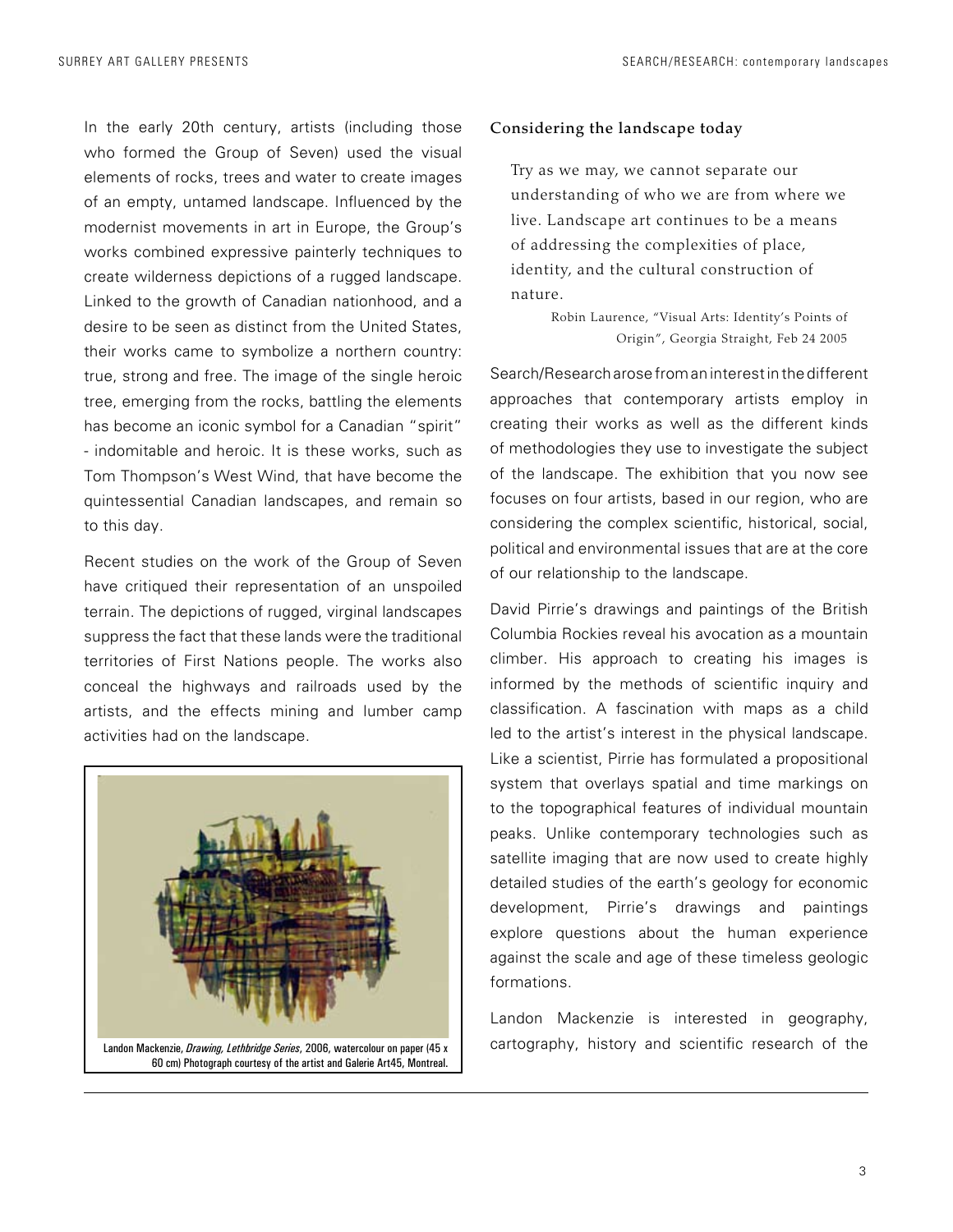brain's neural networks. She combines them to create monumental paintings that appear at first glance to be abstract compositions, yet under close study reveal traces of maps, texts and drawings. Mackenzie researches historic documents, diaries and journals, archival maps and newspapers articles, in addition to visiting remote regions such as Hudson Bay and Saskatchewan's Cumberland Delta. In her studio, she creates large-scale paintings layer upon layer, drawing upon her research, from maps and diagrams, and her memory and imagination. Built up over an extended period of time, these works are visual syntheses of her intellectual research and her intuitive artistic sensibilities.

Scott Massey creates gallery installations and performs temporary interventions in the urban environment that foreground the natural amidst the artificial reality of the city. These artworks demonstrate his sense of humour and playfulness, while he reasserts nature in very subtle and profound ways. Along with his readings on the traditions of landscape architecture and urban planning, his artistic practice is informed by his study of the modernist art movement arte povera, ("poor art") in which art is made from inexpensive, often found, objects as a way to democratize the production of art. Massey's work also refers to minimalist and conceptual practices, yet he imbues it with critical meaning. In his art, Massey explores the troubled relationship between culture and nature and the interconnectedness of humans and the landscape.

Blaine Campbell's work with photography and sculpture has led him to consider how the inherent properties of photographs and their presentation are received and understood by viewers. Informed by traditions as diverse as panoramic and documentary photography, as well as the Vancouver photoconceptualists (such as Roy Arden and Jeff Wall), he brings a critical sensibility to his images and their presentation. His current research investigates how re-development projects, seeking to stimulate economic growth, impact and modify the landscape. His artworks explore how these projects create social and political tensions, and raise questions about our treatment of the environment and ecosystems.

With the current global demand for resource materials, there has been a renewed push into areas such as northern BC and Alberta, the Canadian Shield, and the Arctic. The impact of these oil and mining projects, and the ever-increasing problems of climate change, urbanization, loss of viable agricultural lands and environmental degradation, means the nature of our relationship to and stewardship of nature is becoming more complex than ever. These artists, in their investigations of the landscape and our place within it, through scientific, archival, political and social inquiry, encourage each of us to think about how we relate to the places where we live and to consider the ongoing impact we as humans have on the land.

1 The term "arcadian" refers to a genre of landscape, often associated with Claude Lorrain and Nicholas Poussin, that represent pastoral worlds of fields, valleys, often with figures in classical dress. The composition style was rather formulaic, with distinct layers of foreground, usually with small figures, middle ground vista, and a hazy distant background. The composition was typically framed by clusters of trees of at the right and left sides of the painting. The term "romantic" refers to a genre of landscape first associated with Salvatore Rosa, whose work presented dramatic wilderness scenes. Figures, if shown, were anti-classical, often outlaw types. Romantic painters sought to capture nature as boundless, wild, and ever changing. Artists associated with Romanticism include John Constable and David Caspar Friedrich.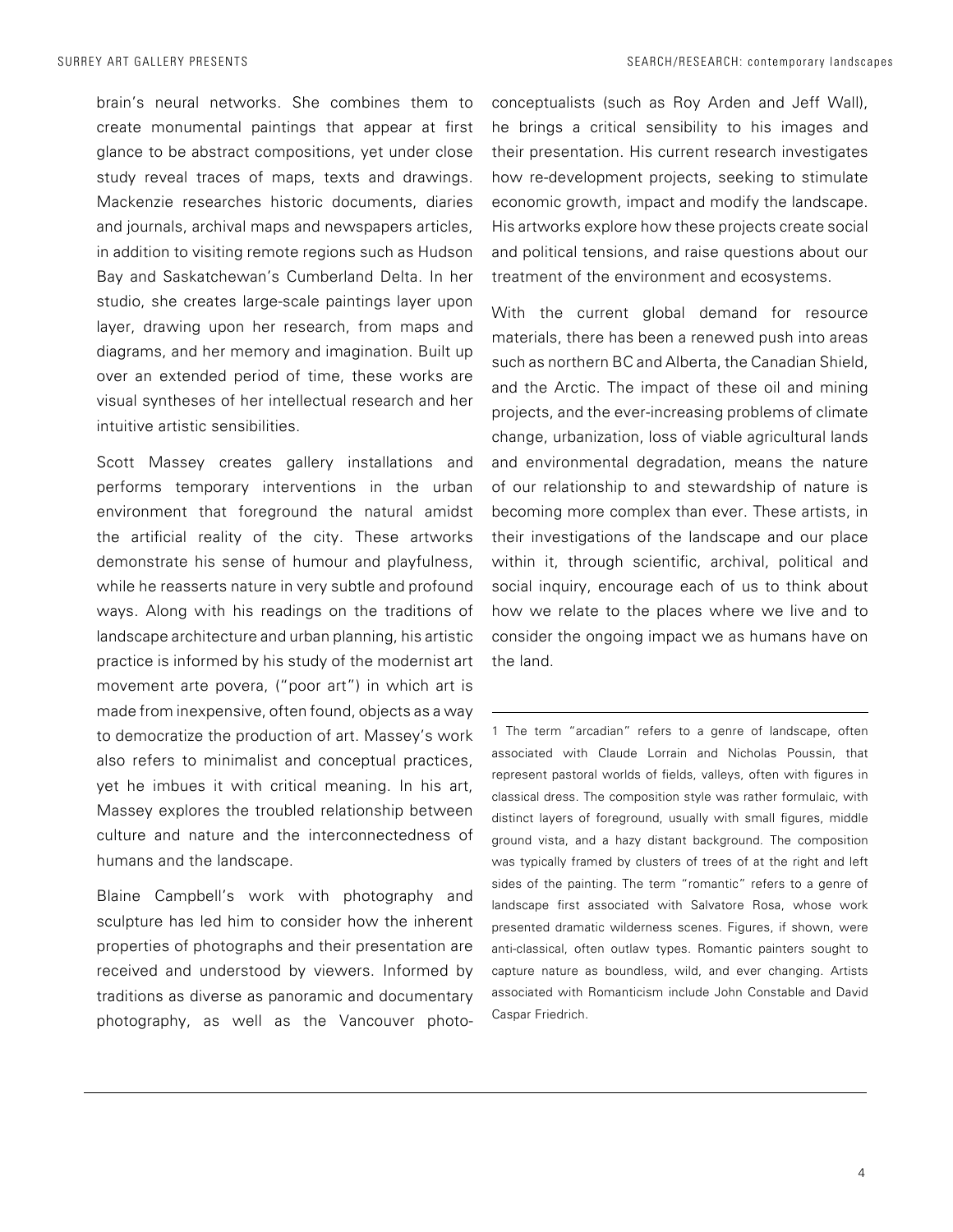### Blaine Campbell Artist's Statement

My work often investigates processes of mediation and artifice, the ways in which environments and images can be constructed or modified yet seen as natural. In particular, I have had an ongoing interest in the landscape since my first forays into photography. This interest was heightened when I spent six months in the Netherlands, a country where almost every aspect of the earth is literally moved and organised in order to create habitable land. I work primarily with large format photography, though I am also slowly moving into other areas such as sculpture and drawing.

The *2010 minus 5 series* was initiated in 2005, when many of the current Olympics infrastructure projects were still in the planning stage. The sites shown in these works had the potential to undergo dramatic changes as the result of Olympics construction. For instance, the section of Cambie Street seen in RAV Line was the approximate area where, as best I could guess from the various construction schemes at the time, the new subway would transition from belowto above-ground. Although this is no longer the case, one could presume that these buildings will still see major change, as subway stops are added along the Cambie corridor and the neighbourhood undergoes a rapid socio-economic transformation. Meanwhile, Sea-to-sky Highway and Olympic Village depict areas that have already undergone considerable change. In fact, the glade just off of the Baden-Powell Trail in Sea-to-Sky Highway may no longer exist, subsequent to the cutting of a trench through Eagleridge Bluffs.

*Transient Architectures for New Tomorrows no 6: Three Constructs* continues a series of work in which I confound photographic presentation with structural forms. Through the explicit use of structural forms, the Transient Architectures series investigates the inherent nature of the photography and its reception by an audience – the ubiquitous question of "photographic truth" – coupled with how one relates to the environment – the question of an idealized "nature" versus the constructed, modified, and managed. *Three Constructs* uses three affected elements: a theatrical wall; a large format, staged photograph; and Surrey Lake Park, a public park created around an artificial lake. Each, to varying degrees, bears the appearance of an unmitigated reality but this appearance quickly falls apart under investigation.



Blaine Campbell, *Transient Architectures for New Tomorrows no 6: Three Constructs*, detail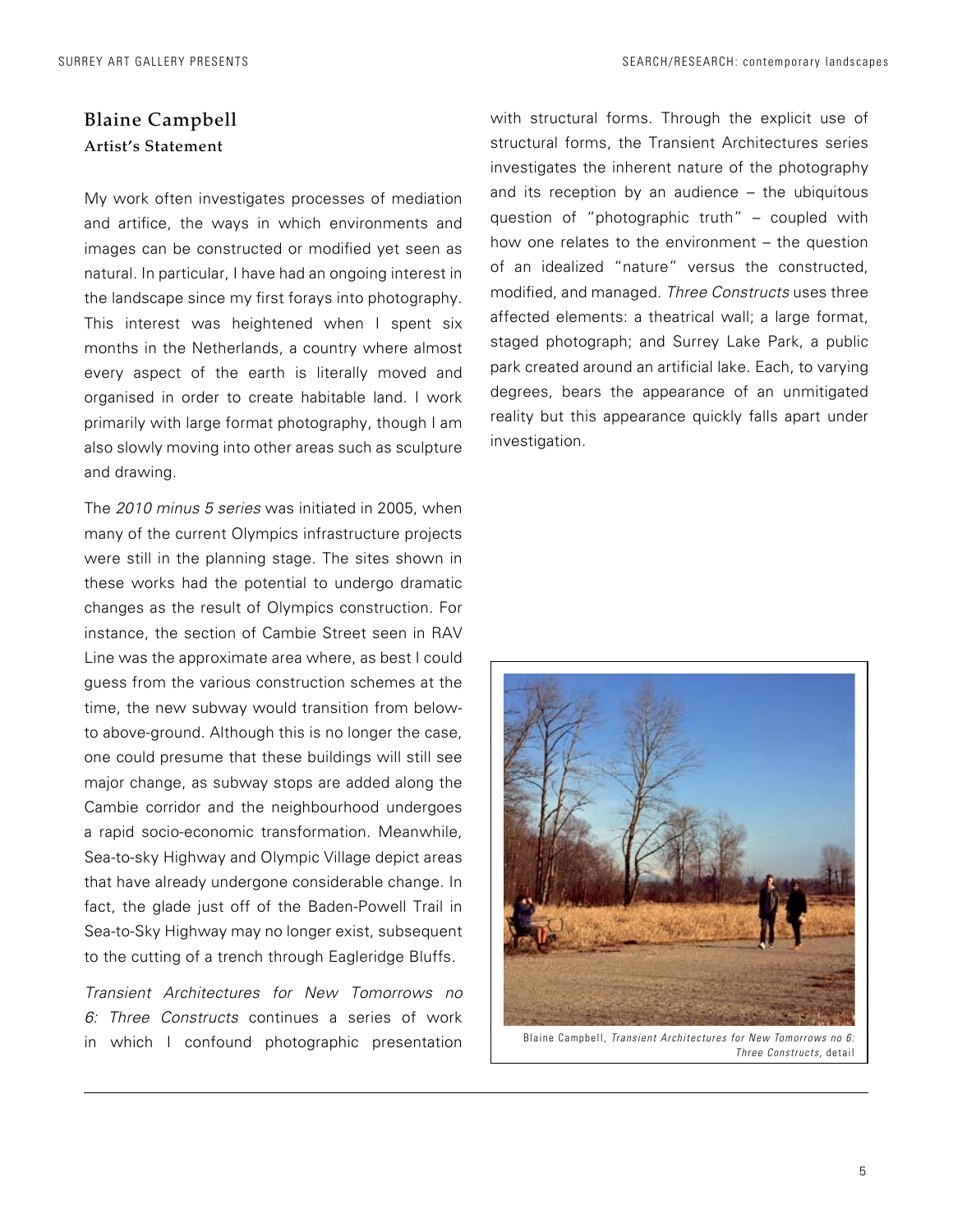

Blaine Campbell, *Olympic Village (2010 minus 5)*, chromogenic print ( ). Photograph courtesy ofthe artist and Republic Gallery, Vancouver.



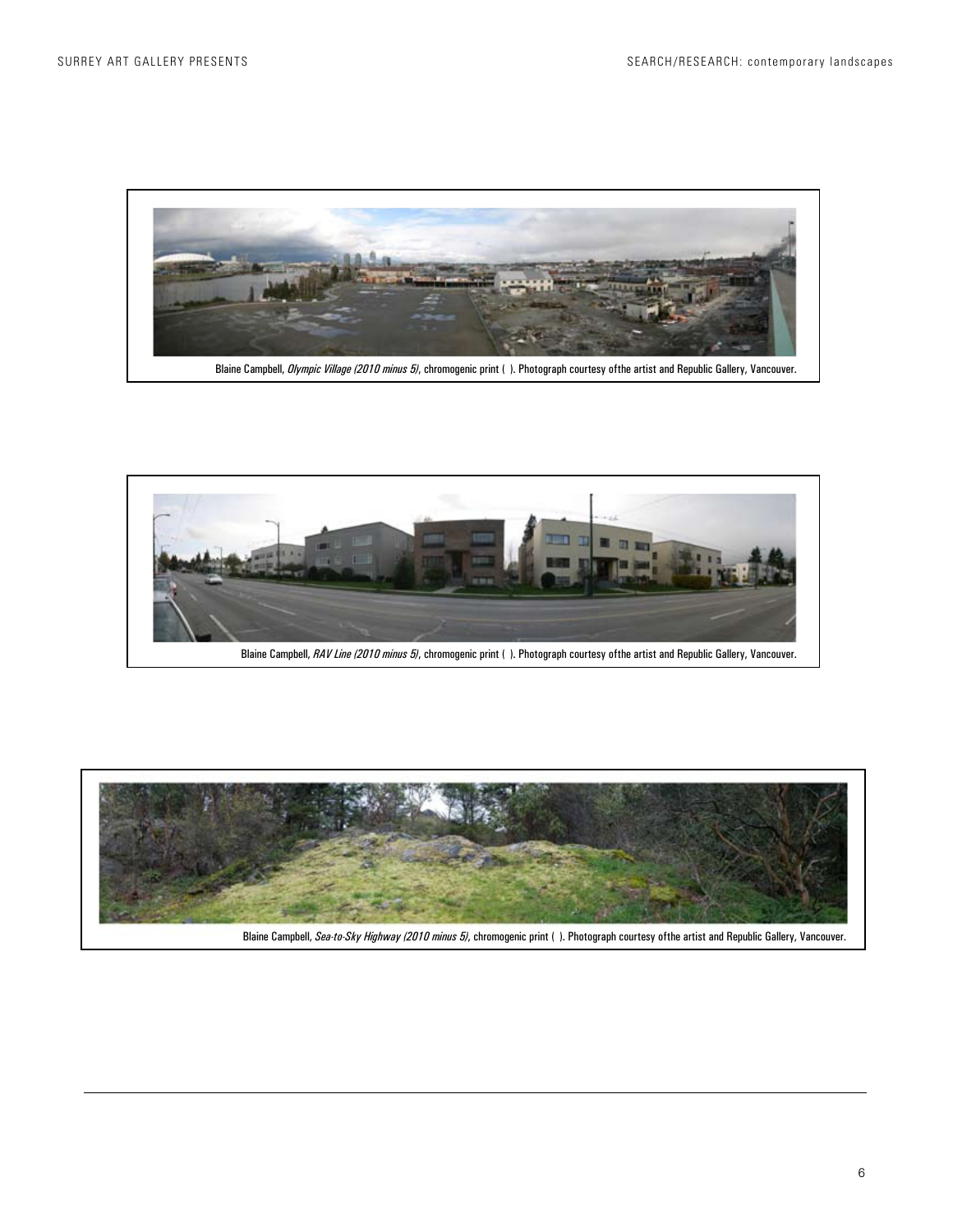

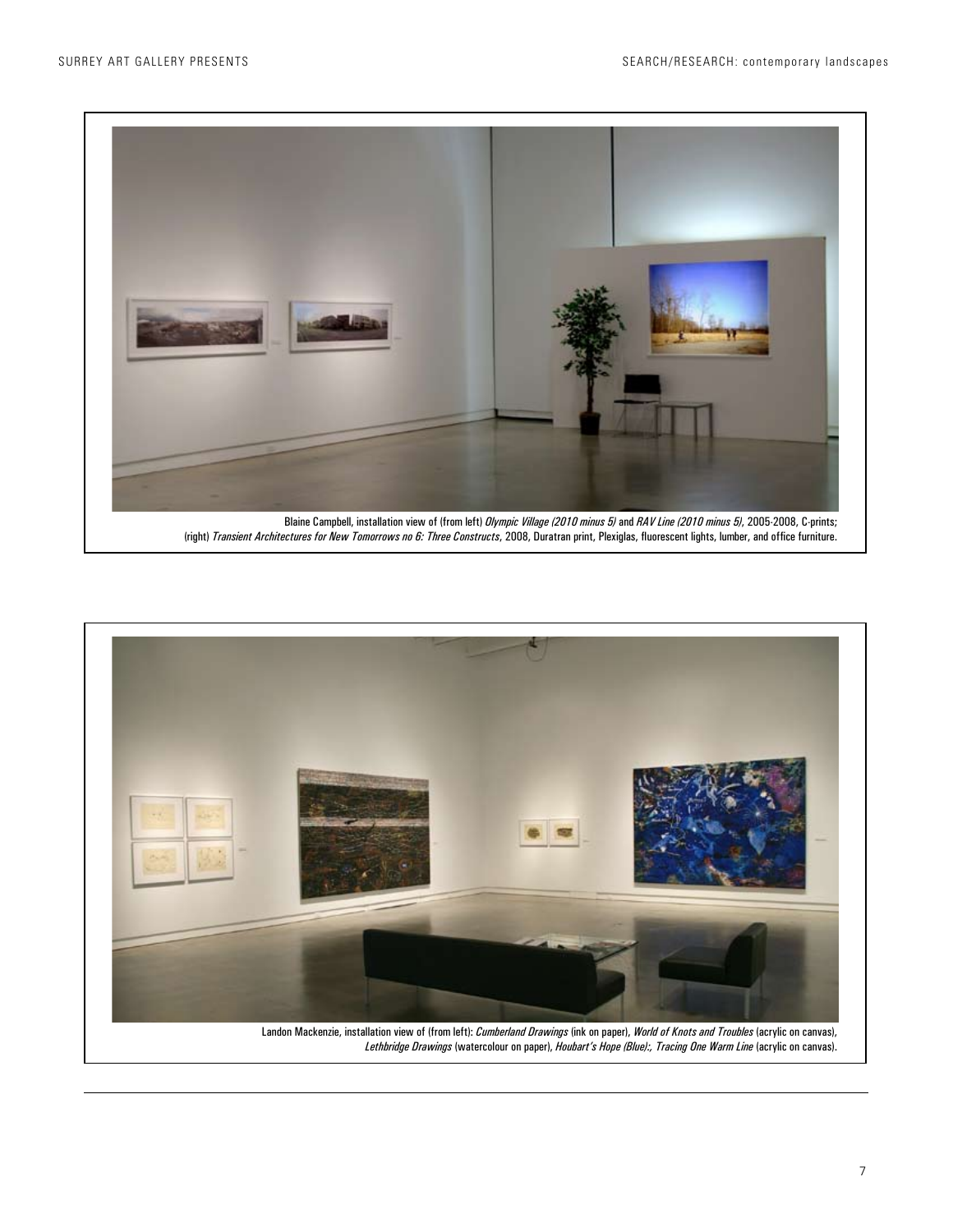### Landon Mackenzie Artist's Statement

#### *Houbart's Hope (Blue), Tracing One Warm Line*

Houbart's Hope is a little-known landmark on Hudson Bay beginning in 1612 and vanishing generally by the 18th century. It marked a spot near the 60th parallel where Captain Thomas Button and his pilot Josiah Houbart believed the North-West Passage would be. This painting is from a larger series where I was making propositions while crossing two frontiers. One being the territory of The New World and the search for the near-mythical North-West Passage starting around 1600 and to this day not fully resolved; and the other being the state of new exploration, uncertainty and discovery in neuroscience and its implications for a better understanding of the brain and nervous system. Being part of a discipline that is neither geography nor science I have the advantage of working with the historical template of fiction. Both the earth and the brain have hemispheres, arteries, networks, deposits, branch-like forms, electrical, magnetic and chemical properties, so I can just start there.

#### *Lethbridge Series*

These watercolours were painted from a hotel window in Lethbridge, Alberta when I was there giving a lecture. I almost always travel with my kit to make watercolours and have painted in many hotel rooms, but these are unusual because they were made from observation as the old train trestle was so interesting and I wanted to study the structure for another series of larger paintings.

### *World of Knots and Troubles*

I usually work over long periods of time on several canvases simultaneously until stories and constructs begin to manifest a terrain or a pattern that I can follow, like a trail or a puzzle that provokes my imagination and my analytical mind during the process of building a picture. Unlike most representational painters of my generation, I don't carry a camera or use photographs. Instead I refer to my own research, memory data bank, imagination, maps and diagrams. Though paintings are open to multiple meanings, a source for this painting began with a research trip to the Cumberland Delta in Cree Territory north of the Saskatchewan River, at the site of the first inland Hudson Bay post in the Old North West, but now critically affected by unpredictable changes in daily water levels.

### *Cumberland Delta Series*

I have spent quite a bit of time in map archives in Canada and the UK where I usually have to work in pencil. These ink drawings were made at a hunting lodge where I was staying on the Cumberland Delta. They were copied on the kitchen table from old aerial photographs owned by the Cree family I was staying with on a research trip in 2006. Much of the topography has changed since the dams were built on the Saskatchewan River, which has created serious troubles for the delta and the people, animals and birds that live off the land.



Photograph courtesy of the artist and Galerie Art45, Montreal.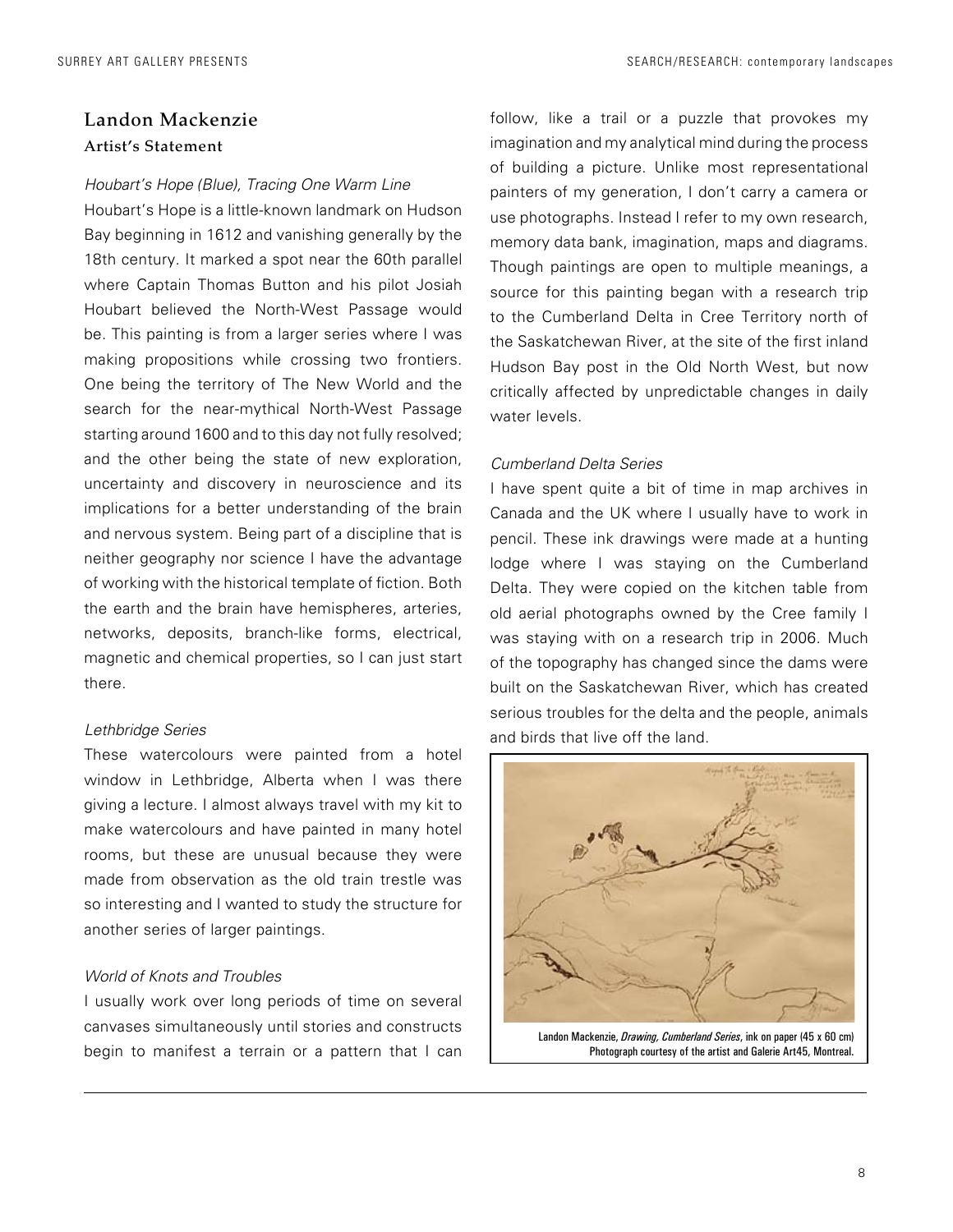



Landon Mackenzie, *Houbart's Hope (Blue), Tracing One Warm Line*, 2006, acrylic on canvas (229 x 312 cm) Photograph by Steve Farmer, courtesy of the artist and Galerie Art45, Montreal.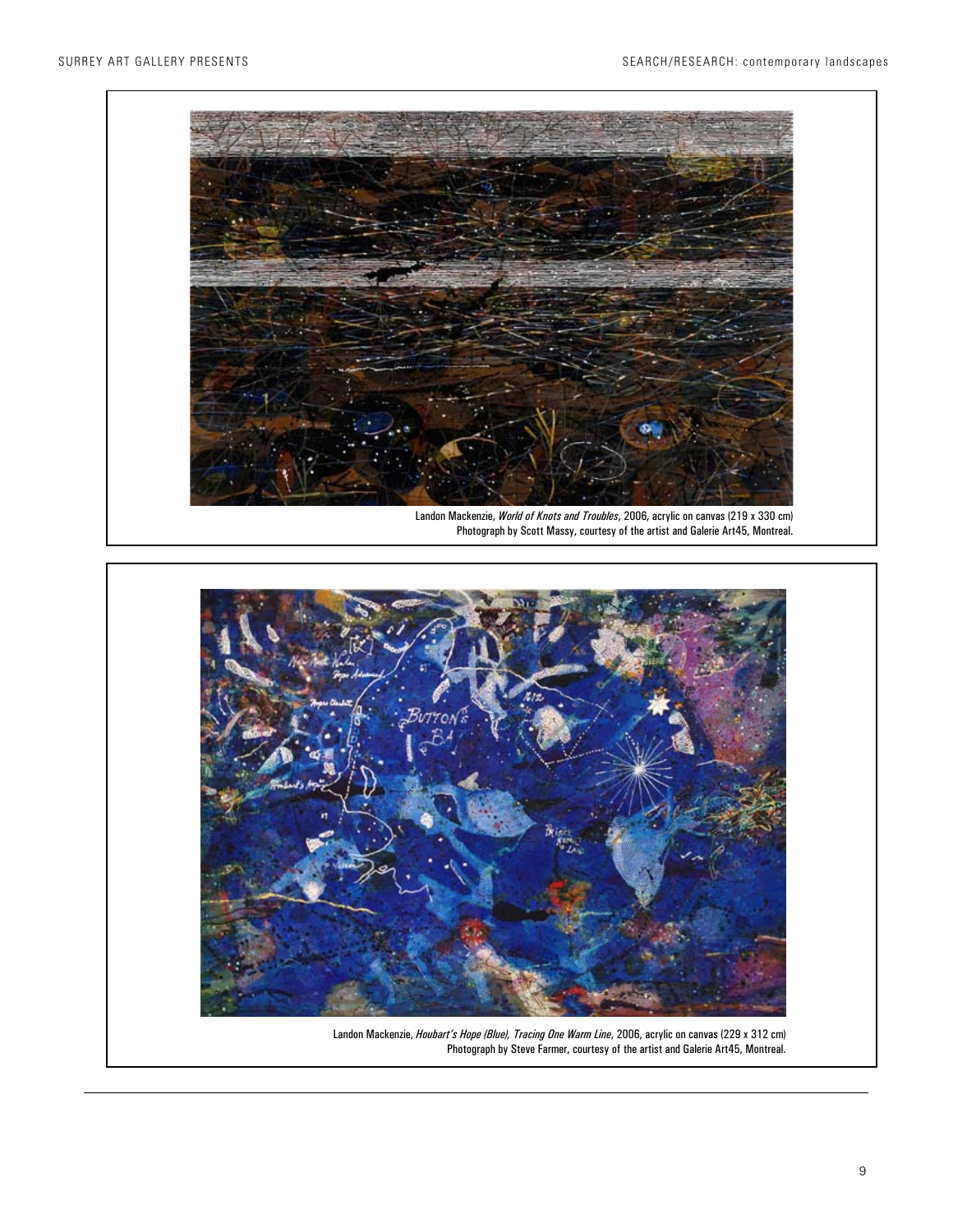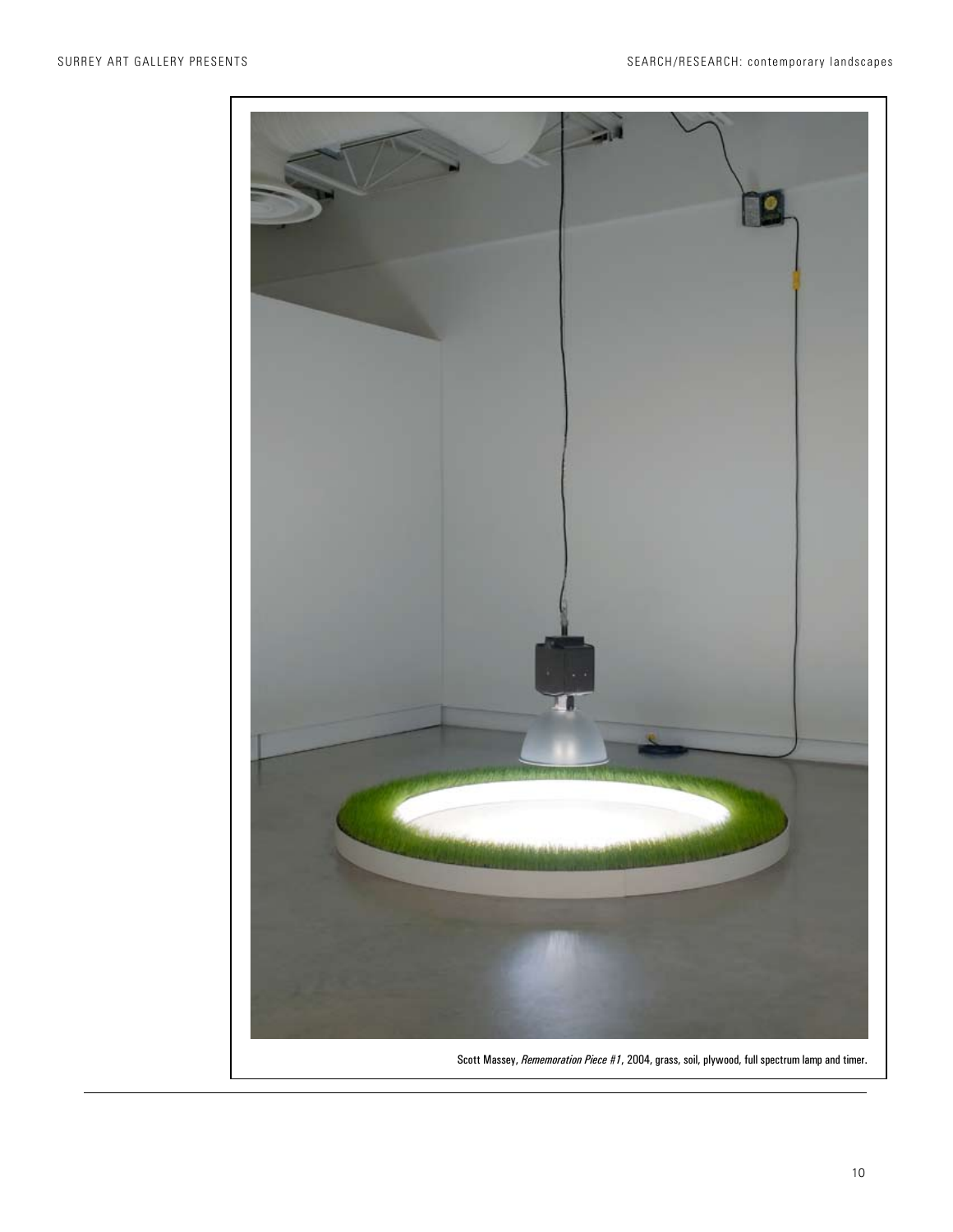### Scott Massey Artist's Statement:

### *Rememoration Piece #1*

The sculptural works in the Rememoration series are works that attempt to address current issues in the relationship between humanity and the natural environment. They take as their locus various scientific studies documenting aspects of environmental degradation, anthropocentric effects on natural processes, and other outcomes of human developments on their environments. "Rememoration" is the act of re-remembering; thus the works exist as a reminder of things forgotten, ignored, or not understood but which may have serious implications for our survival.

The Rememoration works always involve a "natural" element or process combined with a technological and/or constructed mechanism through which the discourse of the work is read. This association between the natural and the fabricated references both the relationship humanity holds with the natural environment and the specific issue being addressed by the work.

For example, Rememoration Piece #1 deals with the troubled effects of light on the growth processes of, in this case, lawn grass. A standard industrial bay lamp is hung very near to the floor, surrounded by a large, circular planter of lawn grass grown from seed. As the grass seed sprouts and grows, it is phototropically drawn towards the lamp on a horizontal plane. The lamp is controlled by a mechanical timer that replicates the rising and setting of the sun for which it stands in. Also at play here are the confusing labels of "natural" and (or versus) "artificial". The obviously industrial nature of the lamp is called into question by the use of a full-spectrum light source, and the old-world notions of landscape and Nature conjured up by the planting of lush seed grass are undermined by the use of genetically engineered seeds. Sub-textual in this work is also the newly recognized effects of urban lighting on the natural growth and dormant stages of sessile organisms such as plants and trees.



Scott Massey, *Infill, Minor Incidents series*, 2006 C-print mounted on white acrylic (76 x 76 x 13 cm). Photograph courtesy of the artist.

### *Minor Incidents*

The images in the series Minor Incidents are the only lasting trace of the ephemeral moments of incidence that occur unplanned while traveling by foot or bicycle through industrial landscapes. These sites are visited during off hours when all or most activity has ceased. Bereft of the usual din of industry, these vacated spaces are left charged with the residue of usefulness and function, and a somewhat postapocalyptic vision emerges. As the hum of activity dies down, we are left to contemplate its meaning.

Within this void I search for a stage in which to produce a small sculptural performance, rarely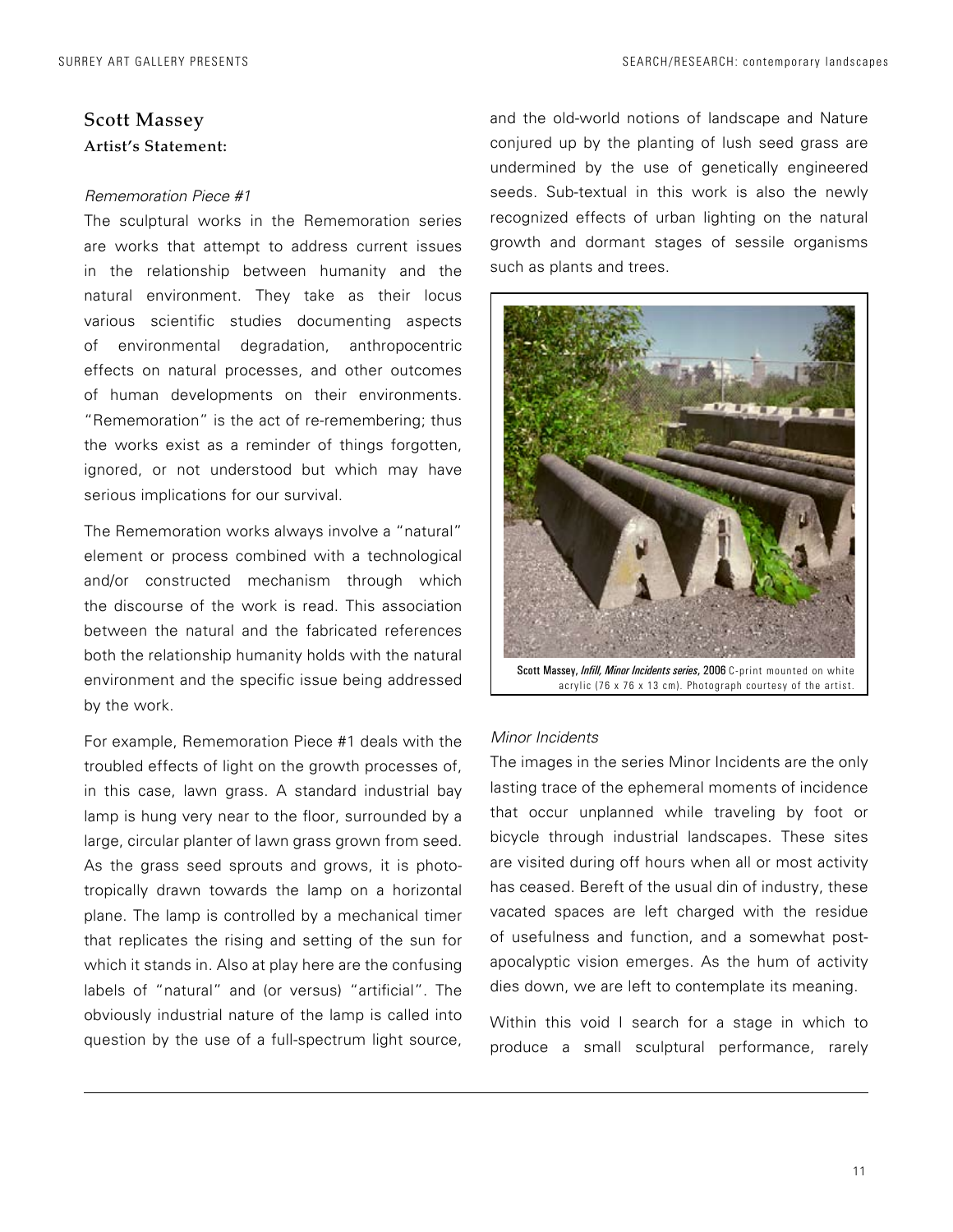noticed and mostly unseen. Working only with materials available in close proximity to the stage, I facilitate an interaction between the elements around me. In most cases the specifics of the interaction are unplanned and are an immediate reaction to the scene inhabited at that moment. Only one element within a given scene is manipulated; everything else is left as found. I try as much as possible to engage a connection between the realized sculpture and the other elements of the scene/stage; it is important that the finished work have a resonance with the area in which it was made.

The nature of the events in Minor Incidents take their cue from various activities undertaken by civic maintenance and engineering workers. Based on tasks such as road patching, crack grinding, graffiti buffs and similar maintenance duties, the works play on notions of artistic maintenance within the built environment. Just as the "legitimate" operations of maintenance crews go mostly unnoticed and unrecognized, this "artistic maintenance" is likewise subtle and transitory, but available to anyone who finds themselves nearby at the time of execution.

An enlarger is used for printing the photographs to take advantage of the aesthetic inherent in traditional handling of materials, the unique characteristics of which reflect the performative nature and materiality of the events.





Scott Massey, *Soft Side Step, Minor Incidents series*, 2006 C-print mounted on white acrylic (76 x 76 x 13 cm). Photograph courtesy of the artist.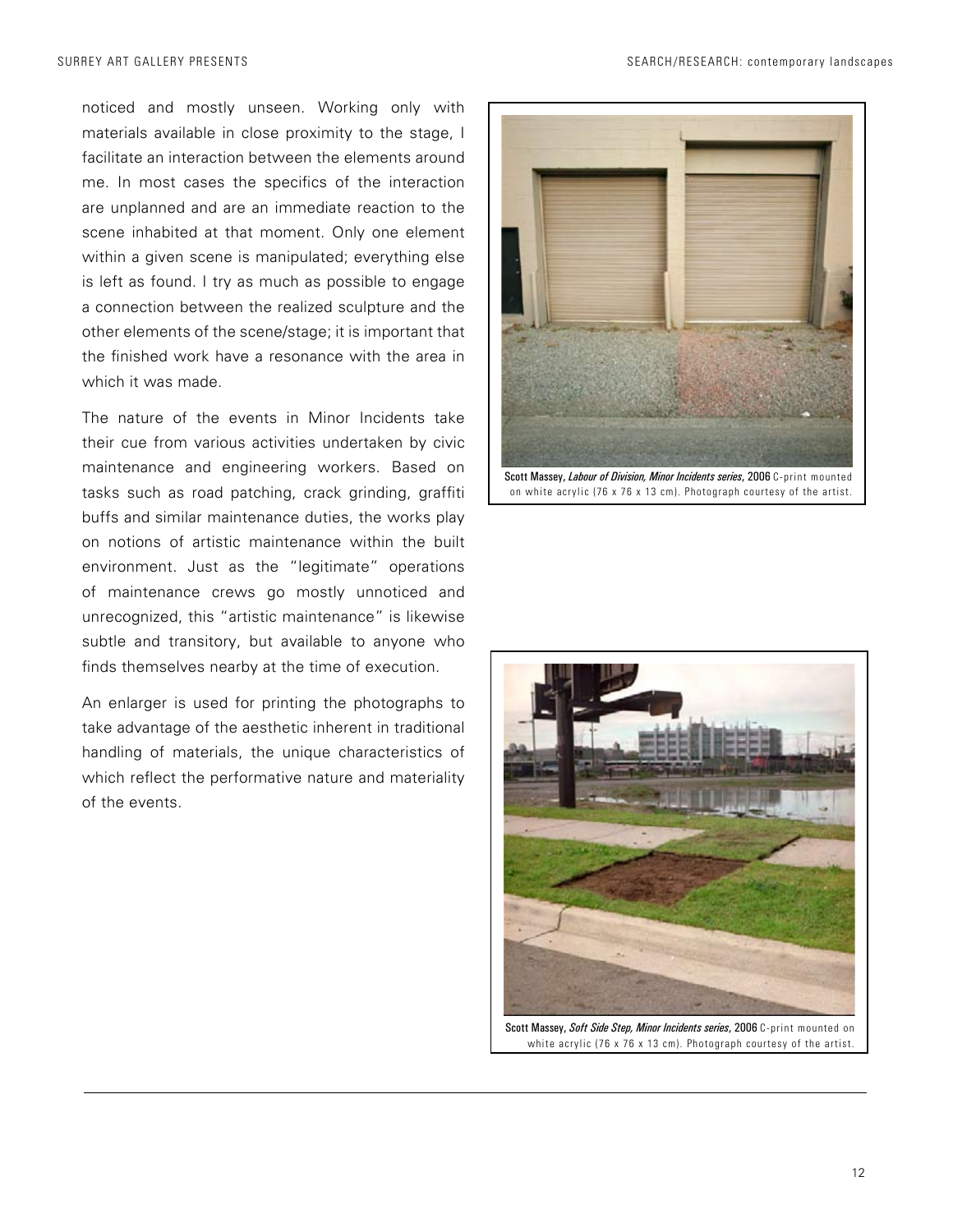

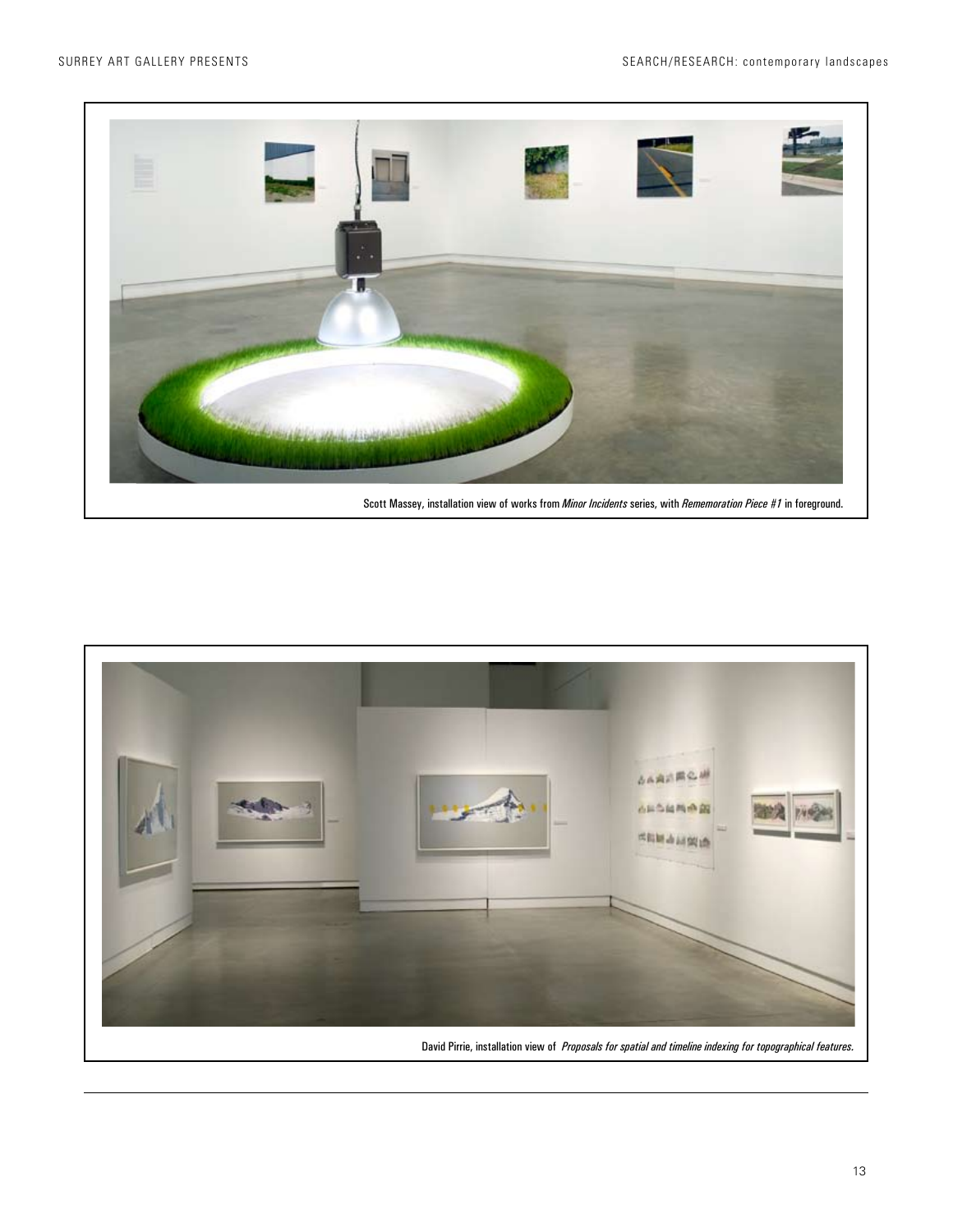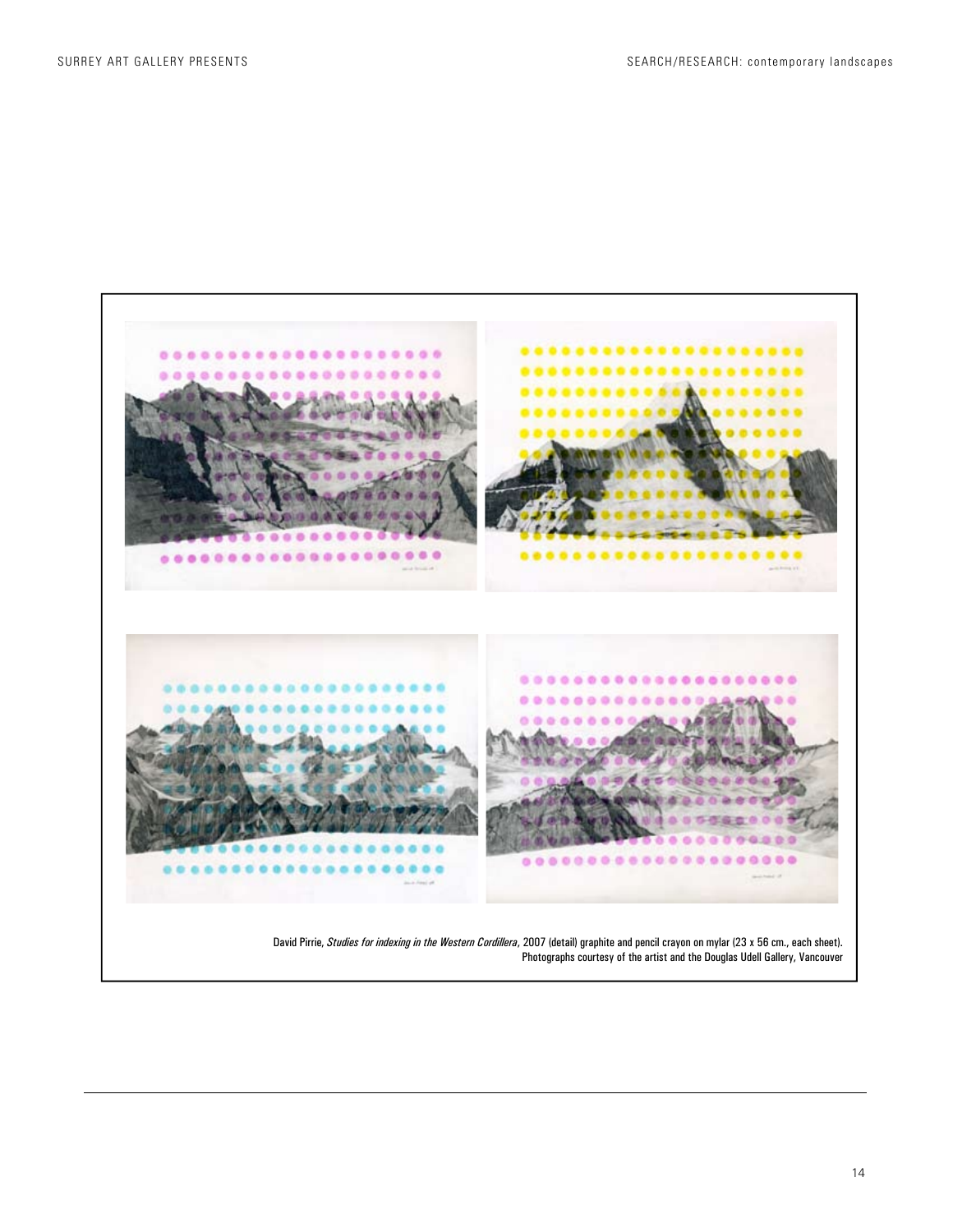### David Pirrie Artist's Statement:

### *Proposals for spatial and timeline indexing for topographical features.*

These new works are what I call propositional paintings and drawings as an experiment in a new form of mapping. Our technological advances in mapping and geological/topographical rendering are astounding. Google Earth for example has revolutionized our view of the world, compressing a world of cultures and landmasses to a click of a button. I grew up pouring over atlases, when I was eight I started devising my own maps of imaginary places. Later I became obsessed with dividing spaces, always looking for the true, the level, the perfect symmetry.

I refer to indexing in the title as a metaphorical arc that encompasses both its mathematical value as a superscript to indicate that the variable should be considered over a range of specific values, and as a value of cataloguing and disclosure. Indexing plays to the core of seeking knowledge, ascribing meaning, value, and ranking. These ideas also play to the core

of my being an artist. For what is more variable than the human factor in our need for accurate definition in situations where definition is often beyond our grasp? At what rate of velocity do you measure silence, how does one factor the value of aloneness in a wilderness environment, at what moment does one come to understand the almost preposterous notion of human scale timelines in relation to the geological.

These new mapping technologies has helped and influenced me in my art practice a great deal, but so much of how we look at our landscape for example is almost rendered inert through what I would call the technological gaze. What I propose is a conceptual leap in landscape imaging, a type of technical meditation on topography and mapping. A form of cataloguing so to say, shedding light on what can best be described as the constant variable inherent in ascribing definition and meaning to an ever changing inner and outer landscape.

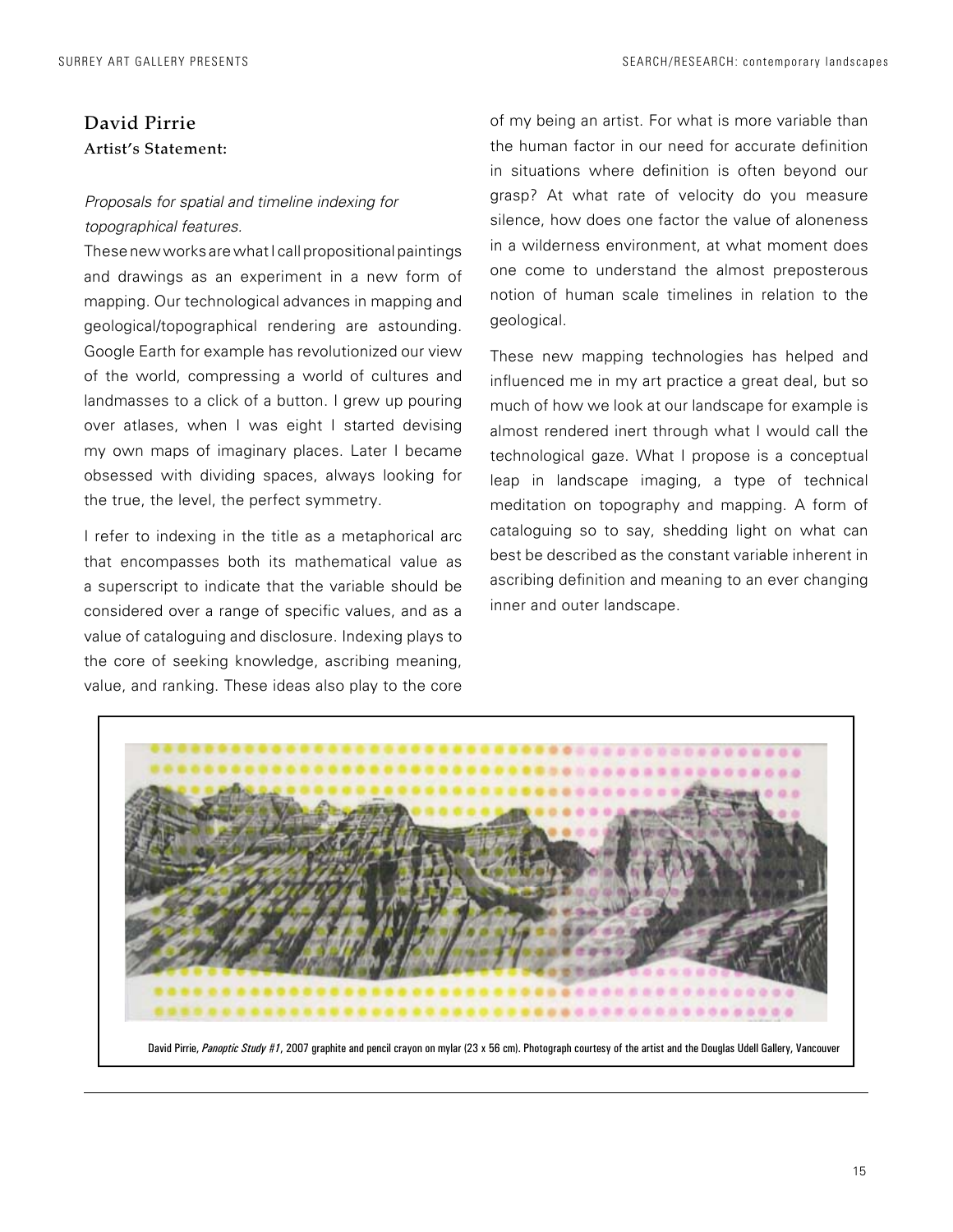

David Pirrie, Proposal #2 for Spatial and Timeline Indexing in the Canadian Rockies - Mt Columbia, 2007, oil on panel (101 x 183 cm). Photograph courtesy of the artist.

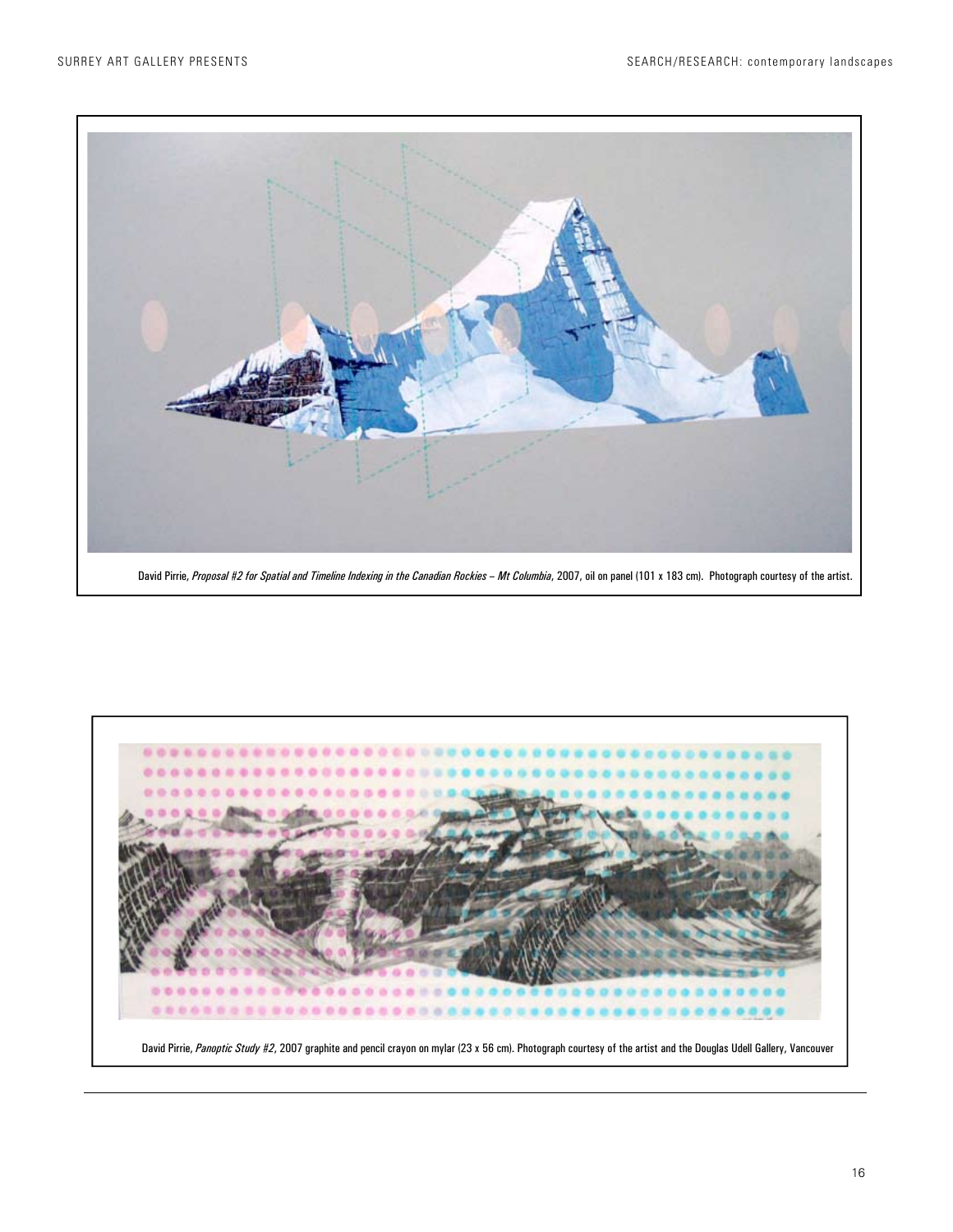### About the Artists

Blaine Campbell is a Vancouver-based artist working in photography and sculpture. His areas of investigation include the inherent properties of the photograph and its relation to the viewer; the landscape and its modification and re-development within a context of economic, political and social issues.

A recent graduate of Emily Carr Institute with a B.F.A. in Photography, he previously completed B.Math. and M.Sc. degrees in mathematics. In 2007, Campbell received the national award in the BMO 1st Art! Invitational Juried Competition and the emerging artist award from the Contemporary Arts Society of Vancouver. Campbell is represented by the Republic Gallery in Vancouver.

Landon Mackenzie is known for her large-format paintings, in which she layers research notes, annotated maps, archival texts and documentation of her investigations and explorations of a geographic region. She has become particularly interested in current research on the brain and neural mapping, in relationship to the mapping of our physical environment.

Mackenzie's studies began at the Nova Scotia College of Art and Design in Halifax. She received her MFA from Concordia University in Montreal where she also began her teaching career. Mackenzie has been on the faculty of the Emily Carr Institute since 1986 and over the past few years has split her time between studios in Vancouver, Prince Edward Island and Berlin. In addition to her many exhibitions, she has received numerous awards and grants. Her work can be found in many public collections including the National Gallery of Canada, the Vancouver Art Gallery, the Art Gallery of Ontario, the Montreal Museum of Fine Arts and the Musée d 'art Contemporain de Montréal. Mackenzie is represented by Galerie Art45 in Montreal.

Scott Massey is a Vancouver-based artist whose work explores the uneasy relationship between nature and culture, as often seen in the urban environment. In his work, he challenges the idea of a distinction between humans and the landscape. He works in a variety of media, including photography, sculptural installations, and interventions in the environment.

Massey has a BFA from the Emily Carr Institute, and exhibits his work across Canada and the United States. He has been the recipient of grants from the BC Arts Council and the duMaurier Arts Council. He has received a 2007 Visual Arts Development Award from the Vancouver Foundation, with which he will be exploring new materials and methods under mentoring artist Alan Storey.

David Pirrie's approach drawing and painting is through close analysis and detailed study of his subject, whether mountain terrain, as seen in this exhibition, the human body or automobile crashes. The methods of scientific inquiry, topographical mapping, and geological research inform his approach to creating his work.

Pirrie studied drawing at Capilano College, in North Vancouver, followed by a B.F.A from Concordia University, in Montreal. Pirrie has been the recipient of a BC Cultural Services Grant, and an Explorations Grant from the Canada Council. He has participated in numerous exhibitions across Canada and internationally. Pirrie is represented by the Douglas Udell Gallery in Vancouver.